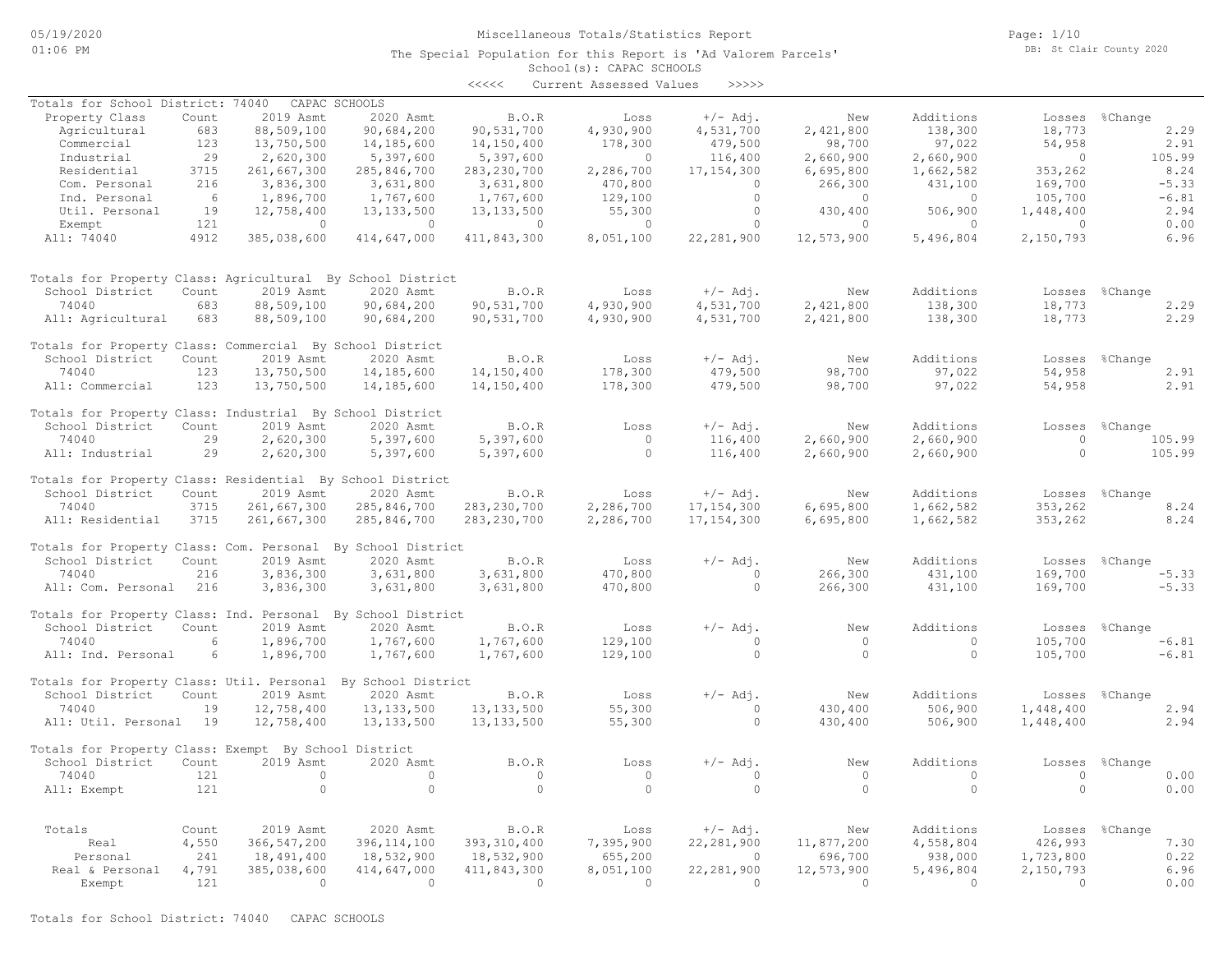#### School(s): CAPAC SCHOOLS The Special Population for this Report is 'Ad Valorem Parcels'

| S.E.V., Taxable and Capped Values<br>>>>>><br>くくくくく |  |  |  |  |  |  |  |  |  |  |  |  |  |  |  |  |  |  |  |  |  |  |  |  |  |  |  |  |  |  |  |  |  |  |  |  |  |  |  |  |  |  |  |  |  |  |  |  |  |  |  |  |  |  |  |  |  |  |  |  |  |  |  |  |  |  |  |  |  |  |  |  |  |
|-----------------------------------------------------|--|--|--|--|--|--|--|--|--|--|--|--|--|--|--|--|--|--|--|--|--|--|--|--|--|--|--|--|--|--|--|--|--|--|--|--|--|--|--|--|--|--|--|--|--|--|--|--|--|--|--|--|--|--|--|--|--|--|--|--|--|--|--|--|--|--|--|--|--|--|--|--|--|
|                                                     |  |  |  |  |  |  |  |  |  |  |  |  |  |  |  |  |  |  |  |  |  |  |  |  |  |  |  |  |  |  |  |  |  |  |  |  |  |  |  |  |  |  |  |  |  |  |  |  |  |  |  |  |  |  |  |  |  |  |  |  |  |  |  |  |  |  |  |  |  |  |  |  |  |

| Property Class                                              | Count | 2019 SEV                | Fin SEV                   | 2020 SEV                | 2019 Tax                  | Fin Tax                 | 2020 Tax                  | BOR Tax                   | 2020 Cap                  | 2020 MCAP                 |
|-------------------------------------------------------------|-------|-------------------------|---------------------------|-------------------------|---------------------------|-------------------------|---------------------------|---------------------------|---------------------------|---------------------------|
| Agricultural                                                | 683   | 88,509,100              | 88, 345, 900              | 90,531,700              | 51,405,495                | 51, 167, 375            | 50,737,325                | 50,659,142                | 50, 376, 615              | 50,298,432                |
| Commercial                                                  | 123   | 13,750,500              | 13,637,600                | 14,150,400              | 11, 143, 560              | 11,030,660              | 11, 191, 254              | 11,160,666                | 11,283,850                | 11,283,850                |
| Industrial                                                  | 29    | 2,620,300               | 2,620,300                 | 5,397,600               | 1,706,013                 | 1,706,013               | 4,393,577                 | 4,393,577                 | 4,399,315                 | 4,399,315                 |
| Residential                                                 | 3715  | 261,667,300             | 261,007,400               | 283, 230, 700           | 190,754,942               | 190, 153, 331           | 202,744,989               | 200, 991, 245             | 199, 338, 185             | 197,690,876               |
| Com. Personal                                               | 216   | 3,836,300               | 3,842,230                 | 3,631,800               | 3,836,300                 | 3,842,230               | 3,631,800                 | 3,631,800                 | 3,631,800                 | 3,631,800                 |
| Ind. Personal                                               | 6     | 1,896,700               | 1,896,700                 | 1,767,600               | 1,896,700                 | 1,896,700               | 1,767,600                 | 1,767,600                 | 1,767,600                 | 1,767,600                 |
| Util. Personal                                              | 19    | 12,758,400              | 12,765,177                | 13, 133, 500            | 12,758,400                | 12,765,177              | 13, 133, 500              | 13, 133, 500              | 13, 133, 500              | 13, 133, 500              |
| Exempt                                                      | 121   | $\mathbf{0}$            | $\circ$                   | $\circ$                 | $\overline{0}$            | $\circ$                 | $\overline{0}$            | $\circ$                   | $\circ$                   | $\circ$                   |
| All: 74040                                                  | 4912  | 385,038,600             | 384, 115, 307             | 411,843,300             | 273,501,410               | 272,561,486             | 287,600,045               | 285,737,530               | 283, 930, 865             | 282, 205, 373             |
| Totals for Property Class: Agricultural By School District  |       |                         |                           |                         |                           |                         |                           |                           |                           |                           |
| School District                                             | Count | 2019 SEV                | Fin SEV                   | 2020 SEV                | 2019 Tax                  | Fin Tax                 | 2020 Tax                  | BOR Tax                   | 2020 Cap                  | 2020 MCAP                 |
| 74040                                                       | 683   | 88,509,100              | 88, 345, 900              | 90,531,700              | 51,405,495                | 51, 167, 375            | 50,737,325                | 50,659,142                | 50,376,615                | 50,298,432                |
| All: Agricultural                                           | 683   | 88,509,100              | 88, 345, 900              | 90,531,700              | 51,405,495                | 51, 167, 375            | 50,737,325                | 50,659,142                | 50,376,615                | 50,298,432                |
| Totals for Property Class: Commercial By School District    |       |                         |                           |                         |                           |                         |                           |                           |                           |                           |
| School District                                             | Count | 2019 SEV                | Fin SEV                   | 2020 SEV                | 2019 Tax                  | Fin Tax                 | 2020 Tax                  | BOR Tax                   | 2020 Cap                  | 2020 MCAP                 |
| 74040                                                       | 123   | 13,750,500              | 13,637,600                | 14,150,400              | 11, 143, 560              | 11,030,660              | 11, 191, 254              | 11,160,666                | 11,283,850                | 11,283,850                |
| All: Commercial                                             | 123   | 13,750,500              | 13,659,700                | 14,150,400              | 11, 143, 560              | 11,033,260              | 11, 191, 254              | 11,160,666                | 11,283,850                | 11,283,850                |
| Totals for Property Class: Industrial By School District    |       |                         |                           |                         |                           |                         |                           |                           |                           |                           |
| School District                                             | Count | 2019 SEV                | Fin SEV                   | 2020 SEV                | 2019 Tax                  | Fin Tax                 | 2020 Tax                  | BOR Tax                   | 2020 Cap                  | 2020 MCAP                 |
| 74040                                                       | 29    | 2,620,300               | 2,620,300                 | 5,397,600               | 1,706,013                 | 1,706,013               | 4,393,577                 | 4,393,577                 | 4,399,315                 | 4,399,315                 |
| All: Industrial                                             | 29    | 2,620,300               | 2,620,300                 | 5,397,600               | 1,706,013                 | 1,706,013               | 4,393,577                 | 4,393,577                 | 4,399,315                 | 4,399,315                 |
| Totals for Property Class: Residential By School District   |       |                         |                           |                         |                           |                         |                           |                           |                           |                           |
| School District                                             | Count | 2019 SEV                | Fin SEV                   | 2020 SEV                | 2019 Tax                  | Fin Tax                 | 2020 Tax                  | BOR Tax                   | 2020 Cap                  | 2020 MCAP                 |
| 74040                                                       | 3715  | 261,667,300             | 261,007,400               | 283, 230, 700           | 190,754,942               | 190, 153, 331           | 202,744,989               | 200,991,245               | 199, 338, 185             | 197,690,876               |
| All: Residential                                            | 3715  | 261,667,300             | 261,007,400               | 283, 230, 700           | 190,754,942               | 190, 153, 331           | 202,744,989               | 200,991,245               | 199, 338, 185             | 197,690,876               |
| Totals for Property Class: Com. Personal By School District |       |                         |                           |                         |                           |                         |                           |                           |                           |                           |
| School District                                             | Count | 2019 SEV                | Fin SEV                   | 2020 SEV                | 2019 Tax                  | Fin Tax                 | 2020 Tax                  | BOR Tax                   | 2020 Cap                  | 2020 MCAP                 |
| 74040                                                       | 216   | 3,836,300               | 3,842,230                 | 3,631,800               | 3,836,300                 | 3,842,230               | 3,631,800                 | 3,631,800                 | 3,631,800                 | 3,631,800                 |
| All: Com. Personal                                          | 216   | 3,836,300               | 3,842,230                 | 3,631,800               | 3,836,300                 | 3,842,230               | 3,631,800                 | 3,631,800                 | 3,631,800                 | 3,631,800                 |
| Totals for Property Class: Ind. Personal By School District |       |                         |                           |                         |                           |                         |                           |                           |                           |                           |
| School District                                             | Count | 2019 SEV                | Fin SEV                   | 2020 SEV                | 2019 Tax                  | Fin Tax                 | 2020 Tax                  | BOR Tax                   | 2020 Cap                  | 2020 MCAP                 |
| 74040                                                       | 6     | 1,896,700               | 1,896,700                 | 1,767,600               | 1,896,700                 | 1,896,700               | 1,767,600                 | 1,767,600                 | 1,767,600                 | 1,767,600                 |
| All: Ind. Personal                                          | 6     | 1,896,700               | 1,896,700                 | 1,767,600               | 1,896,700                 | 1,896,700               | 1,767,600                 | 1,767,600                 | 1,767,600                 | 1,767,600                 |
| Totals for Property Class: Util. Personal                   |       |                         | By School District        |                         |                           |                         |                           |                           |                           |                           |
| School District                                             | Count | 2019 SEV                | Fin SEV                   | 2020 SEV                | 2019 Tax                  | Fin Tax                 | 2020 Tax                  | BOR Tax                   | 2020 Cap                  | 2020 MCAP                 |
| 74040                                                       | 19    | 12,758,400              | 12,765,177                | 13, 133, 500            | 12,758,400                | 12,765,177              | 13, 133, 500              | 13, 133, 500              | 13, 133, 500              | 13, 133, 500              |
| All: Util. Personal                                         | 19    | 12,758,400              | 12,765,177                | 13, 133, 500            | 12,758,400                | 12,765,177              | 13, 133, 500              | 13, 133, 500              | 13, 133, 500              | 13, 133, 500              |
| Totals for Property Class: Exempt By School District        |       |                         |                           |                         |                           |                         |                           |                           |                           |                           |
| School District                                             | Count | 2019 SEV                | Fin SEV                   | 2020 SEV                | 2019 Tax                  | Fin Tax                 | 2020 Tax                  | BOR Tax                   | 2020 Cap                  | 2020 MCAP                 |
| 74040                                                       | 121   | $\circ$                 | $\circ$                   | $\circ$                 | $\circ$                   | $\circ$                 | $\circ$                   | $\circ$                   | $\circ$                   | $\circ$                   |
| All: Exempt                                                 | 121   | $\circ$                 | $\circ$                   | $\circ$                 | $\circ$                   | $\circ$                 | $\circ$                   | $\circ$                   | $\Omega$                  | $\circ$                   |
|                                                             |       |                         |                           |                         |                           |                         |                           |                           |                           |                           |
| Totals                                                      | Count | 2019 SEV                | Fin SEV                   | 2020 SEV                | 2019 Tax                  | Fin Tax                 | 2020 Tax                  | BOR Tax                   | 2020 Cap                  | 2020 MCAP                 |
| Real                                                        | 4,550 | 366, 547, 200           | 365, 633, 300             | 393, 310, 400           | 255,010,010               | 254,059,979             | 269,067,145               | 267, 204, 630             | 265, 397, 965             | 263, 672, 473             |
| Personal                                                    | 241   | 18,491,400              | 18,504,107                | 18,532,900              | 18,491,400                | 18,504,107              | 18,532,900                | 18,532,900                | 18,532,900                | 18,532,900                |
| Real & Personal                                             | 4,791 | 385,038,600<br>$\Omega$ | 384, 137, 407<br>$\Omega$ | 411,843,300<br>$\Omega$ | 273,501,410<br>$\bigcirc$ | 272,564,086<br>$\Omega$ | 287,600,045<br>$\bigcirc$ | 285, 737, 530<br>$\Omega$ | 283,930,865<br>$\bigcirc$ | 282, 205, 373<br>$\Omega$ |
| Exempt                                                      | 121   |                         |                           |                         |                           |                         |                           |                           |                           |                           |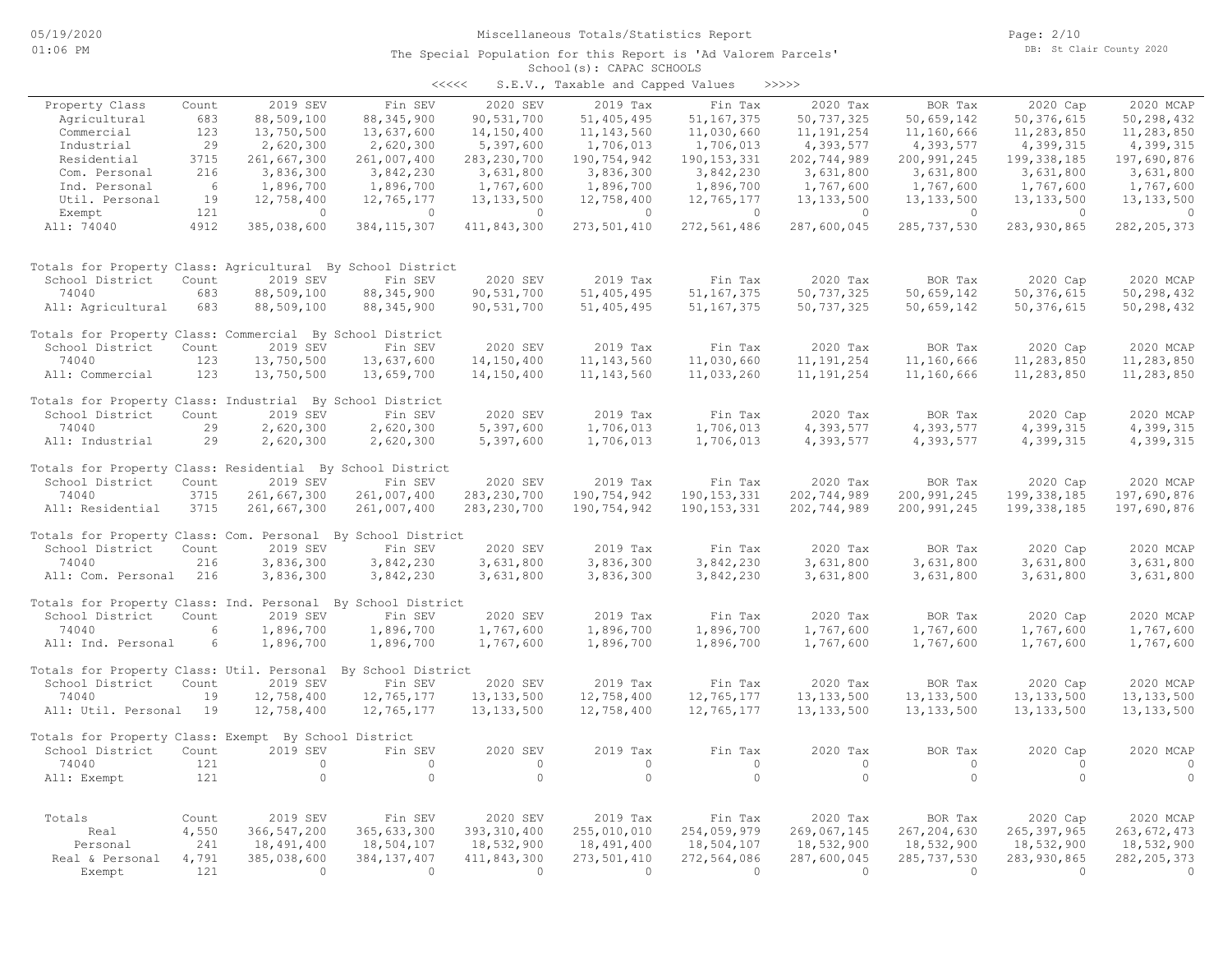# Miscellaneous Totals/Statistics Report

The Special Population for this Report is 'Ad Valorem Parcels'

Page: 3/10 DB: St Clair County 2020

#### School(s): CAPAC SCHOOLS <<<<< PRE/MBT Percentage Times S.E.V. >>>>>

| Totals for School District: 74040                            |                                        | CAPAC SCHOOLS                                                                                                         |                                       |                                                         |                                                        |                       |                       |                                  |                |
|--------------------------------------------------------------|----------------------------------------|-----------------------------------------------------------------------------------------------------------------------|---------------------------------------|---------------------------------------------------------|--------------------------------------------------------|-----------------------|-----------------------|----------------------------------|----------------|
| Property Class                                               | Count                                  | 2019 ORIG                                                                                                             | 2019 ORIG                             | Final PRE                                               | Final                                                  | W/O Winter            | W/O Winter            | 2020 ORIG                        | 2020 ORIG      |
|                                                              |                                        | PRE                                                                                                                   | Non-PRE                               |                                                         | Non-PRE                                                | PRE                   | Non-PRE               | PRE                              | Non-PRE        |
| Agricultural 667                                             |                                        | 85,071,633                                                                                                            | 3,437,467                             | 85,048,183                                              | 3,297,717                                              | 84,908,433            | 3,437,467             | 87,080,006                       | 3,451,694      |
| Commercial                                                   | $\begin{array}{c} 7 \\ 10 \end{array}$ | 725,940<br>596,050                                                                                                    | 13,024,560                            | 706,740<br>596,050                                      | 12,930,860                                             | $706, 740$<br>596.050 | 12,930,860            | 630,280<br>706,700               | 13,520,120     |
| Industrial                                                   |                                        |                                                                                                                       | 2,024,250                             |                                                         | 2,024,250                                              |                       | 2,024,250             |                                  | 4,690,900      |
| Residential                                                  | 2954                                   | 234,020,017                                                                                                           | 27,647,283                            | 234,616,117                                             | 26,391,283                                             | 233,510,817           | 27,496,583            | 253,641,241                      | 29,589,459     |
| Com. Personal                                                | 216                                    | 3,836,300                                                                                                             |                                       | 3,842,230                                               |                                                        | 3,842,230             | $\overline{0}$        | 3,631,800                        | $\overline{0}$ |
| Ind. Personal                                                | $6\overline{6}$                        | 1,896,700                                                                                                             | $\begin{matrix} 0 \\ 0 \end{matrix}$  | 1,896,700                                               | $\begin{matrix} 0 \\ 0 \end{matrix}$                   | 1,896,700             | $\overline{0}$        | 1,767,600                        | $\sim$ 0       |
| Util. Personal                                               |                                        |                                                                                                                       | 12,758,400                            |                                                         | 12,765,177                                             |                       | 12,765,177            |                                  | 13, 133, 500   |
|                                                              |                                        | $\begin{matrix} \text{nal} & \hspace{1.5cm} 0 & \hspace{1.5cm} 0 \\ \hspace{1.5cm} 1 & \hspace{1.5cm} 0 \end{matrix}$ | $\sim$ 0 $\sim$ 0 $\sim$              | $\begin{array}{c} 0 \\ 0 \end{array}$<br>$\overline{0}$ | $\sim$ 0                                               | $\overline{a}$        |                       | $\overline{a}$<br>$\overline{0}$ | $\sim$ 0       |
| Exempt                                                       |                                        | 326, 146, 640                                                                                                         |                                       |                                                         |                                                        | 325,460,970           |                       |                                  |                |
| All: 74040 3,861                                             |                                        |                                                                                                                       | 58,891,960                            | 326,706,020                                             | 57,409,287                                             |                       |                       | 58,654,337 347,457,627           | 64,385,673     |
| Totals for Property Class: Agricultural By School District   |                                        |                                                                                                                       |                                       |                                                         |                                                        |                       |                       |                                  |                |
| School District                                              | Count                                  | 2019 ORIG                                                                                                             | 2019 ORIG                             | Final PRE                                               | Final                                                  | W/O Winter            | W/O Winter            | 2020 ORIG                        | 2020 ORIG      |
|                                                              |                                        | PRE                                                                                                                   | Non-PRE                               |                                                         | Non-PRE                                                | <b>PRE</b>            | Non-PRE               | PRE                              | Non-PRE        |
| 74040                                                        | 667                                    | 85,071,633                                                                                                            | 3, 437, 467                           |                                                         | 85,048,183 3,297,717                                   |                       | 84,908,433 3,437,467  | 87,080,006                       | 3, 451, 694    |
| All: Agricultural 667                                        |                                        | 85,071,633                                                                                                            | 3, 437, 467                           |                                                         | 85,048,183 3,297,717                                   |                       | 84,908,433 3,437,467  | 87,080,006                       | 3,451,694      |
|                                                              |                                        |                                                                                                                       |                                       |                                                         |                                                        |                       |                       |                                  |                |
| Totals for Property Class: Commercial By School District     |                                        |                                                                                                                       |                                       |                                                         |                                                        |                       |                       |                                  |                |
| School District Count                                        |                                        | 2019 ORIG                                                                                                             | 2019 ORIG                             | Final PRE                                               | Final                                                  | W/O Winter            | W/O Winter            | 2020 ORIG                        | 2020 ORIG      |
|                                                              |                                        | PRE                                                                                                                   | Non-PRE                               |                                                         | Non-PRE                                                | PRE                   | Non-PRE               | PRE                              | Non-PRE        |
| 74040                                                        | $7\overline{ }$                        | 725,940                                                                                                               | 13,024,560                            | 706,740                                                 | 12,930,860                                             | 706,740               | 12,930,860            | 630,280                          | 13,520,120     |
| All: Commercial 7                                            |                                        | 725,940                                                                                                               | 13,024,560                            | 706,740                                                 | 12,952,960                                             | 706,740               | 12,952,960            | 630,280                          | 13,520,120     |
|                                                              |                                        |                                                                                                                       |                                       |                                                         |                                                        |                       |                       |                                  |                |
| Totals for Property Class: Industrial By School District     |                                        |                                                                                                                       |                                       |                                                         |                                                        |                       |                       |                                  |                |
| School District                                              | Count                                  | 2019 ORIG                                                                                                             | 2019 ORIG                             | Final PRE                                               | Final                                                  | W/O Winter            | W/O Winter            | 2020 ORIG                        | 2020 ORIG      |
|                                                              |                                        | PRE                                                                                                                   | Non-PRE                               |                                                         | Non-PRE                                                | PRE                   | Non-PRE               | PRE                              | Non-PRE        |
| 74040                                                        | 10                                     |                                                                                                                       | 2,024,250                             | 596,050<br>596,050                                      | 2,024,250                                              | 596,050               | 2,024,250             | 706,700<br>706,700               | 4,690,900      |
| All: Industrial                                              | 10                                     | 596,050<br>596,050                                                                                                    | 2,024,250                             |                                                         | 2,024,250                                              | 596,050               | 2,024,250             |                                  | 4,690,900      |
|                                                              |                                        |                                                                                                                       |                                       |                                                         |                                                        |                       |                       |                                  |                |
| Totals for Property Class: Residential By School District    |                                        |                                                                                                                       |                                       |                                                         |                                                        |                       |                       |                                  |                |
| School District Count                                        |                                        | 2019 ORIG                                                                                                             | 2019 ORIG                             | Final PRE                                               | Final                                                  | W/O Winter            | W/O Winter            | 2020 ORIG                        | 2020 ORIG      |
|                                                              |                                        | PRE                                                                                                                   | Non-PRE                               |                                                         | Non-PRE                                                | <b>EXECUTE</b>        | Non-PRE               | PRE                              | Non-PRE        |
| 74040                                                        | 2954                                   | 234,020,017                                                                                                           | 27,647,283                            | 234,616,117                                             | 26, 391, 283                                           | 233, 510, 817         |                       | 253,641,241                      | 29,589,459     |
|                                                              |                                        |                                                                                                                       |                                       |                                                         |                                                        |                       | 27,496,583            |                                  |                |
| All: Residential 2954                                        |                                        | 234,020,017                                                                                                           | 27,647,283                            | 234,616,117                                             | 26,391,283                                             | 233,510,817           | 27,496,583            | 253,641,241                      | 29,589,459     |
| Totals for Property Class: Com. Personal By School District  |                                        |                                                                                                                       |                                       |                                                         |                                                        |                       |                       |                                  |                |
| School District Count                                        |                                        | 2019 ORIG                                                                                                             | 2019 ORIG                             | Final PRE                                               | Final                                                  | W/O Winter            | W/O Winter            | 2020 ORIG                        | 2020 ORIG      |
|                                                              |                                        | PRE                                                                                                                   | Non-PRE                               |                                                         | Non-PRE                                                | PRE                   | Non-PRE               | PRE                              | Non-PRE        |
| 216<br>74040                                                 |                                        | 3,836,300                                                                                                             | $\overline{0}$                        | 3,842,230                                               |                                                        | 3,842,230             | $\overline{0}$        | 3,631,800                        | $\overline{0}$ |
|                                                              |                                        |                                                                                                                       |                                       |                                                         | $\begin{matrix} 0 \\ 0 \end{matrix}$<br>$\overline{0}$ |                       | $\overline{0}$        |                                  | $\overline{0}$ |
| All: Com. Personal 216                                       |                                        | 3,836,300                                                                                                             | $\sim$ 0                              | 3,842,230                                               |                                                        | 3,842,230             |                       | 3,631,800                        |                |
| Totals for Property Class: Ind. Personal By School District  |                                        |                                                                                                                       |                                       |                                                         |                                                        |                       |                       |                                  |                |
| School District                                              | Count                                  | 2019 ORIG                                                                                                             | 2019 ORIG                             | Final PRE                                               | Final                                                  | W/O Winter            | W/O Winter            | 2020 ORIG                        | 2020 ORIG      |
|                                                              |                                        | PRE                                                                                                                   | Non-PRE                               |                                                         | Non-PRE                                                | PRE                   | Non-PRE               | PRE                              | Non-PRE        |
| 74040                                                        | 6                                      | 1,896,700                                                                                                             |                                       | $\frac{1}{1}$ , 896, 700<br>$\frac{1}{1}$ , 896, 700    |                                                        | 1,896,700             | $\sim$ 0              | 1,767,600                        | $\sim$ 0       |
|                                                              |                                        | 1,896,700                                                                                                             | $\begin{array}{c} 0 \\ 0 \end{array}$ |                                                         |                                                        | 1,896,700             | $\circ$               |                                  | $\sim$ 0       |
| All: Ind. Personal 6                                         |                                        |                                                                                                                       |                                       |                                                         |                                                        |                       |                       | 1,767,600                        |                |
| Totals for Property Class: Util. Personal By School District |                                        |                                                                                                                       |                                       |                                                         |                                                        |                       |                       |                                  |                |
| School District Count 2019 ORIG 2019 ORIG Final PRE          |                                        |                                                                                                                       |                                       |                                                         | Final                                                  |                       | W/O Winter W/O Winter | 2020 ORIG                        | 2020 ORIG      |
|                                                              |                                        |                                                                                                                       |                                       |                                                         | Non-PRE                                                |                       |                       |                                  |                |
|                                                              | $\circ$                                | PRE<br>$\circ$                                                                                                        | Non-PRE                               | $\circ$                                                 |                                                        | PRE<br>$\circ$        | Non-PRE               | PRE<br>$\circ$                   | Non-PRE        |
| 74040                                                        |                                        |                                                                                                                       | 12,758,400                            |                                                         | 12,765,177                                             |                       | 12,765,177            |                                  | 13, 133, 500   |
| All: Util. Personal                                          | $\circ$                                | $\circ$                                                                                                               | 12,758,400                            | $\circ$                                                 | 12,765,177                                             | $\circ$               | 12,765,177            | $\circ$                          | 13, 133, 500   |
| Totals for Property Class: Exempt By School District         |                                        |                                                                                                                       |                                       |                                                         |                                                        |                       |                       |                                  |                |
| School District                                              | Count                                  | 2019 ORIG                                                                                                             | 2019 ORIG                             | Final PRE                                               | Final                                                  | W/O Winter            | W/O Winter            | 2020 ORIG                        | 2020 ORIG      |
|                                                              |                                        | PRE                                                                                                                   | Non-PRE                               |                                                         | Non-PRE                                                | PRE                   | Non-PRE               | PRE                              | Non-PRE        |
|                                                              |                                        |                                                                                                                       |                                       |                                                         |                                                        |                       |                       |                                  |                |
| 74040                                                        | $\mathbf{1}$                           | $\circ$                                                                                                               | 0                                     | $\circ$                                                 | 0                                                      | 0                     | 0                     | $\circ$                          | 0              |
| All: Exempt                                                  | $\mathbf{1}$                           | $\circ$                                                                                                               | $\circ$                               | $\circ$                                                 | $\circ$                                                | $\circ$               | $\circ$               | $\circ$                          | $\circ$        |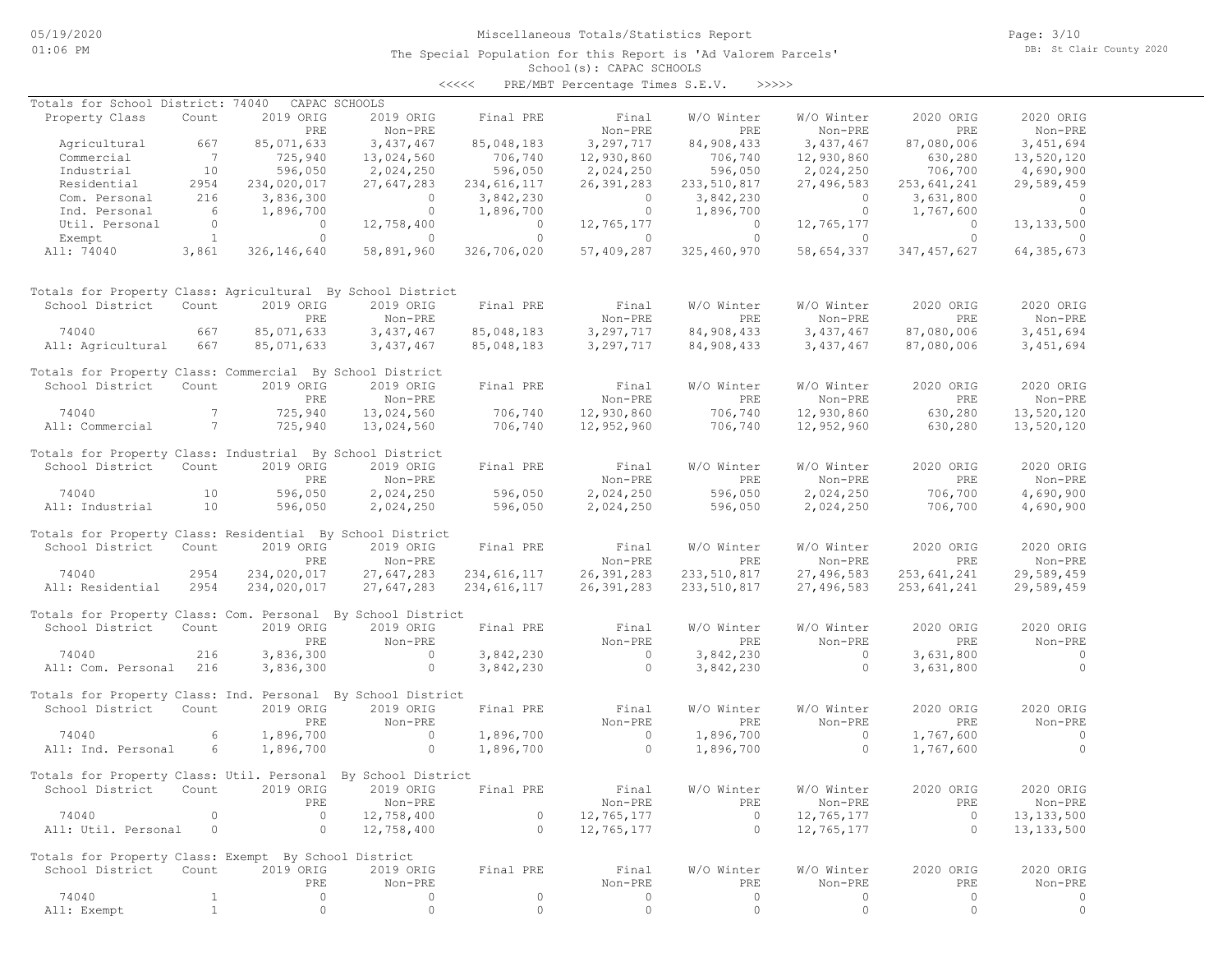05/19/2020 01:06 PM

# Miscellaneous Totals/Statistics Report

The Special Population for this Report is 'Ad Valorem Parcels'

Page: 4/10 DB: St Clair County 2020

# School(s): CAPAC SCHOOLS

<<<<< PRE/MBT Percentage Times S.E.V. >>>>>

| Totals          | Count | 2019 ORIG<br>PRE | 2019 ORIG<br>Non-PRE | Final PRE   | Final<br>Non-PRE | W/O Winter<br>PRE | W/O Winter<br>Non-PRE | 2020 ORIG<br>PRE | 2020 ORIG<br>Non-PRE |
|-----------------|-------|------------------|----------------------|-------------|------------------|-------------------|-----------------------|------------------|----------------------|
| Real            | 3,638 | 320, 413, 640    | 46, 133, 560         | 320,967,090 | 44,666,210       | 319,722,040       | 45, 911, 260          | 342,058,227      | 51, 252, 173         |
| Personal        | 222   | 5,733,000        | 12,758,400           | 5,738,930   | 12,765,177       | 5,738,930         | 12,765,177            | 5,399,400        | 13, 133, 500         |
| Real & Personal | .860  | 326,146,640      | 58,891,960           | 326,706,020 | 57, 431, 387     | 325,460,970       | 58,676,437            | 347,457,627      | 64,385,673           |
| Exempt          |       |                  |                      |             |                  |                   |                       |                  |                      |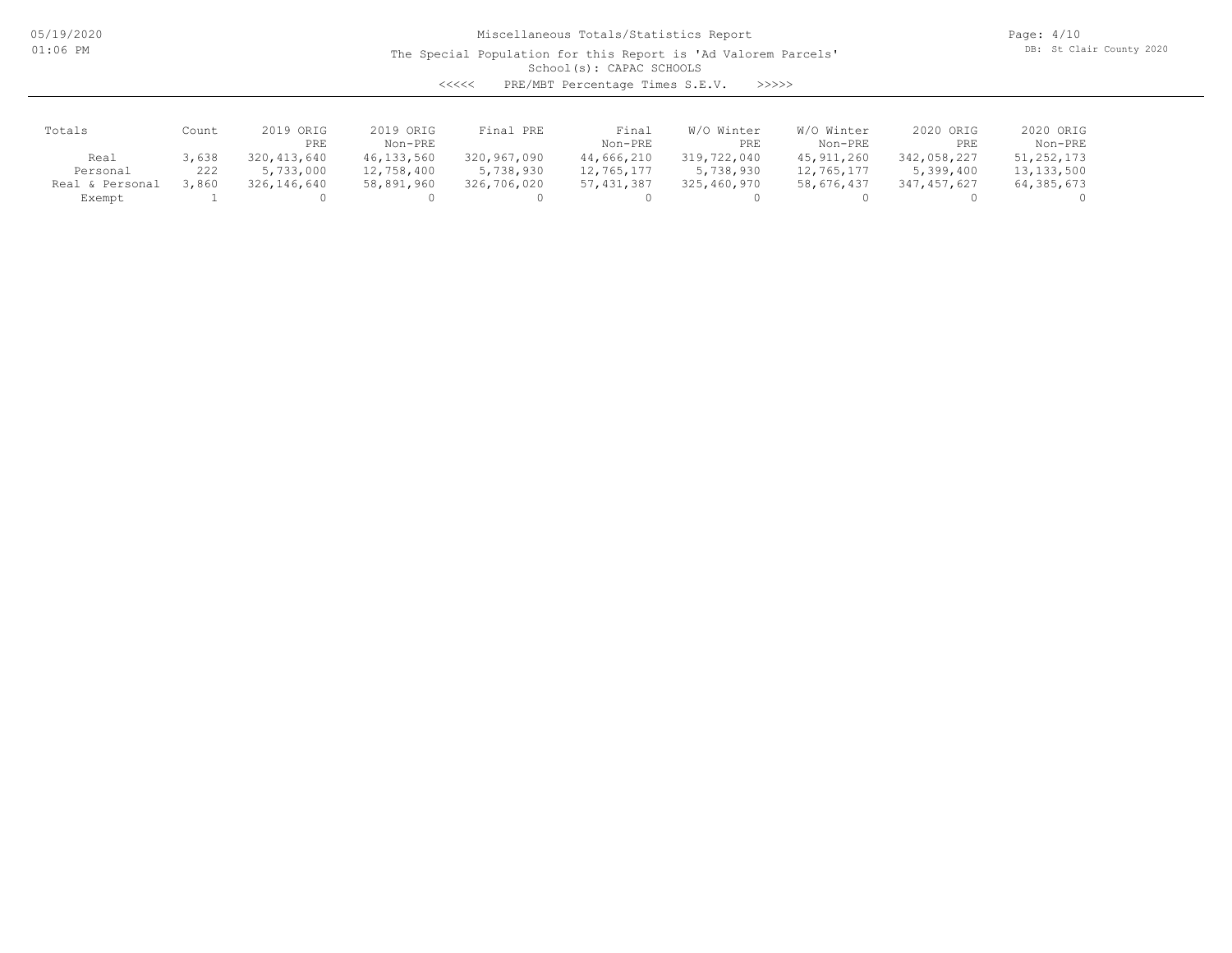# Miscellaneous Totals/Statistics Report

The Special Population for this Report is 'Ad Valorem Parcels'

Page: 5/10 DB: St Clair County 2020

#### School(s): CAPAC SCHOOLS <<<<< PRE/MBT Percentage Times Taxable >>>>>

| Totals for School District: 74040                            |                 |                | CAPAC SCHOOLS  |                    |                          |                |                |                |                |
|--------------------------------------------------------------|-----------------|----------------|----------------|--------------------|--------------------------|----------------|----------------|----------------|----------------|
| Property Class                                               | Count           | 2019 ORIG      | 2019 ORIG      | Final PRE          | Final                    | W/O Winter     | W/O Winter     | 2020 ORIG      | 2020 ORIG      |
|                                                              |                 | PRE            | Non-PRE        |                    | Non-PRE                  | PRE            | Non-PRE        | PRE            | Non-PRE        |
| Agricultural                                                 | 667             | 49, 342, 576   | 2,062,919      | 49,186,208         | 1,981,167                | 49,104,456     | 2,062,919      | 48,639,227     | 2,019,915      |
| Commercial                                                   | $\overline{7}$  | 491,394        | 10,652,166     |                    | 10,558,466               | 472, 194       | 10,558,466     | 413,899        | 10,746,767     |
| Industrial                                                   | 10              | 274,142        | 1,431,871      | 472,194<br>274,142 | 1,431,871                | 274,142        | 1,431,871      | 315, 519       | 4,078,058      |
| Residential                                                  | 2954            | 171,602,100    | 19,152,842     | 172,056,492        | 18,096,839               | 171, 129, 807  | 19,023,524     | 180,700,583    | 20,290,662     |
| Com. Personal                                                | 216             | 3,836,300      | $\sim$ 0       | 3,842,230          | $\overline{\phantom{0}}$ | 3,842,230      | $\overline{0}$ | 3,631,800      | $\overline{0}$ |
| Ind. Personal                                                | 6               | 1,896,700      | $\overline{0}$ | 1,896,700          | $\overline{0}$           | 1,896,700      | $\overline{0}$ | 1,767,600      | $\bigcirc$     |
| Util. Personal                                               | $\overline{0}$  | $\overline{0}$ | 12,758,400     | $\overline{0}$     | 12,765,177               | $\overline{0}$ | 12,765,177     | $\overline{0}$ | 13, 133, 500   |
| Exempt                                                       | $\overline{1}$  | $\circ$        | $\overline{0}$ | $\circ$            | $\overline{0}$           | $\circ$        | $\overline{0}$ | $\circ$        | $\circ$        |
| All: 74040                                                   | 3861            | 227, 443, 212  | 46,058,198     | 227,727,966        | 44,833,520               | 226,719,529    | 45,841,957     | 235,468,628    | 50,268,902     |
|                                                              |                 |                |                |                    |                          |                |                |                |                |
| Totals for Property Class: Agricultural By School District   |                 |                |                |                    |                          |                |                |                |                |
| School District                                              | Count           | 2019 ORIG      | 2019 ORIG      | Final PRE          | Final                    | W/O Winter     | W/O Winter     | 2020 ORIG      | 2020 ORIG      |
|                                                              |                 | PRE            | Non-PRE        |                    | Non-PRE                  | PRE            | Non-PRE        | PRE            | Non-PRE        |
| 74040                                                        | 667             | 49, 342, 576   | 2,062,919      | 49,186,208         | 1,981,167                | 49,104,456     | 2,062,919      | 48,639,227     | 2,019,915      |
| All: Agricultural                                            | 667             | 49, 342, 576   | 2,062,919      | 49,186,208         | 1,981,167                | 49,104,456     | 2,062,919      | 48,639,227     | 2,019,915      |
|                                                              |                 |                |                |                    |                          |                |                |                |                |
| Totals for Property Class: Commercial By School District     |                 |                |                |                    |                          |                |                |                |                |
| School District                                              | Count           | 2019 ORIG      | 2019 ORIG      | Final PRE          | Final                    | W/O Winter     | W/O Winter     | 2020 ORIG      | 2020 ORIG      |
|                                                              |                 |                |                |                    |                          |                |                | PRE            |                |
|                                                              |                 | PRE            | Non-PRE        |                    | Non-PRE                  | PRE            | Non-PRE        |                | Non-PRE        |
| 74040                                                        | $7\phantom{.0}$ | 491,394        | 10,652,166     | 472,194            | 10,558,466               | 472,194        | 10,558,466     | 413,899        | 10,746,767     |
| All: Commercial                                              | $7\phantom{0}$  | 491,394        | 10,652,166     | 472,194            | 10,561,066               | 472,194        | 10,561,066     | 413,899        | 10,746,767     |
|                                                              |                 |                |                |                    |                          |                |                |                |                |
| Totals for Property Class: Industrial By School District     |                 |                |                |                    |                          |                |                |                |                |
| School District                                              | Count           | 2019 ORIG      | 2019 ORIG      | Final PRE          | Final                    | W/O Winter     | W/O Winter     | 2020 ORIG      | 2020 ORIG      |
|                                                              |                 | PRE            | Non-PRE        |                    | Non-PRE                  | PRE            | Non-PRE        | PRE            | Non-PRE        |
| 74040                                                        | 10              | 274,142        | 1,431,871      | 274, 142           | 1,431,871                | 274,142        | 1,431,871      | 315,519        | 4,078,058      |
| All: Industrial                                              | 10              | 274,142        | 1,431,871      | 274,142            | 1,431,871                | 274,142        | 1,431,871      | 315,519        | 4,078,058      |
|                                                              |                 |                |                |                    |                          |                |                |                |                |
| Totals for Property Class: Residential By School District    |                 |                |                |                    |                          |                |                |                |                |
| School District                                              | Count           | 2019 ORIG      | 2019 ORIG      | Final PRE          | Final                    | W/O Winter     | W/O Winter     | 2020 ORIG      | 2020 ORIG      |
|                                                              |                 | PRE            | Non-PRE        |                    | Non-PRE                  | PRE            | Non-PRE        | PRE            | Non-PRE        |
| 74040                                                        | 2954            | 171,602,100    | 19,152,842     | 172,056,492        | 18,096,839               | 171, 129, 807  | 19,023,524     | 180,700,583    | 20,290,662     |
|                                                              | 2954            |                |                |                    |                          |                |                |                |                |
| All: Residential                                             |                 | 171,602,100    | 19,152,842     | 172,056,492        | 18,096,839               | 171, 129, 807  | 19,023,524     | 180,700,583    | 20,290,662     |
|                                                              |                 |                |                |                    |                          |                |                |                |                |
| Totals for Property Class: Com. Personal By School District  |                 |                |                |                    |                          |                |                |                |                |
| School District                                              | Count           | 2019 ORIG      | 2019 ORIG      | Final PRE          | Final                    | W/O Winter     | W/O Winter     | 2020 ORIG      | 2020 ORIG      |
|                                                              |                 | PRE            | Non-PRE        |                    | Non-PRE                  | PRE            | Non-PRE        | PRE            | Non-PRE        |
| 74040                                                        | 216             | 3,836,300      | $\sim$ 0       | 3,842,230          | $\overline{0}$           | 3,842,230      | $\sim$ 0       | 3,631,800      | $\sim$ 0       |
| All: Com. Personal 216                                       |                 | 3,836,300      | $\circ$        | 3,842,230          | $\circ$                  | 3,842,230      | $\circ$        | 3,631,800      | $\overline{0}$ |
|                                                              |                 |                |                |                    |                          |                |                |                |                |
| Totals for Property Class: Ind. Personal By School District  |                 |                |                |                    |                          |                |                |                |                |
| School District                                              | Count           | 2019 ORIG      | 2019 ORIG      | Final PRE          | Final                    | W/O Winter     | W/O Winter     | 2020 ORIG      | 2020 ORIG      |
|                                                              |                 | PRE            | Non-PRE        |                    | Non-PRE                  | PRE            | Non-PRE        | PRE            | Non-PRE        |
| 74040                                                        | 6               | 1,896,700      | $\circ$        | 1,896,700          | $\overline{0}$           | 1,896,700      | $\overline{0}$ | 1,767,600      | $\overline{0}$ |
| All: Ind. Personal                                           | 6               | 1,896,700      | $\circ$        |                    | $\overline{0}$           |                | $\circ$        |                | $\overline{0}$ |
|                                                              |                 |                |                | 1,896,700          |                          | 1,896,700      |                | 1,767,600      |                |
|                                                              |                 |                |                |                    |                          |                |                |                |                |
| Totals for Property Class: Util. Personal By School District |                 |                |                |                    |                          |                |                |                |                |
| School District Count 2019 ORIG 2019 ORIG Final PRE          |                 |                |                |                    | Final                    | W/O Winter     | W/O Winter     | 2020 ORIG      | 2020 ORIG      |
|                                                              |                 | PRE            | Non-PRE        |                    | Non-PRE                  | PRE            | Non-PRE        | PRE            | Non-PRE        |
| 74040                                                        | 0               | $\circ$        | 12,758,400     | 0                  | 12,765,177               | 0              | 12,765,177     | $\circ$        | 13, 133, 500   |
| All: Util. Personal                                          | 0               | $\circ$        | 12,758,400     | $\circ$            | 12,765,177               | $\circ$        | 12,765,177     | $\circ$        | 13, 133, 500   |
|                                                              |                 |                |                |                    |                          |                |                |                |                |
| Totals for Property Class: Exempt By School District         |                 |                |                |                    |                          |                |                |                |                |
| School District                                              | Count           | 2019 ORIG      | 2019 ORIG      | Final PRE          | Final                    | W/O Winter     | W/O Winter     | 2020 ORIG      | 2020 ORIG      |
|                                                              |                 | PRE            | Non-PRE        |                    | Non-PRE                  | PRE            | Non-PRE        | PRE            | Non-PRE        |
|                                                              |                 |                |                |                    |                          |                |                |                |                |
| 74040                                                        | $\mathbf{1}$    | 0              | 0              | $\circ$            | 0                        | 0              | 0              | 0              | 0              |
| All: Exempt                                                  | $\mathbf{1}$    | $\circ$        | $\circ$        | $\circ$            | $\circ$                  | $\circ$        | $\circ$        | 0              | $\circ$        |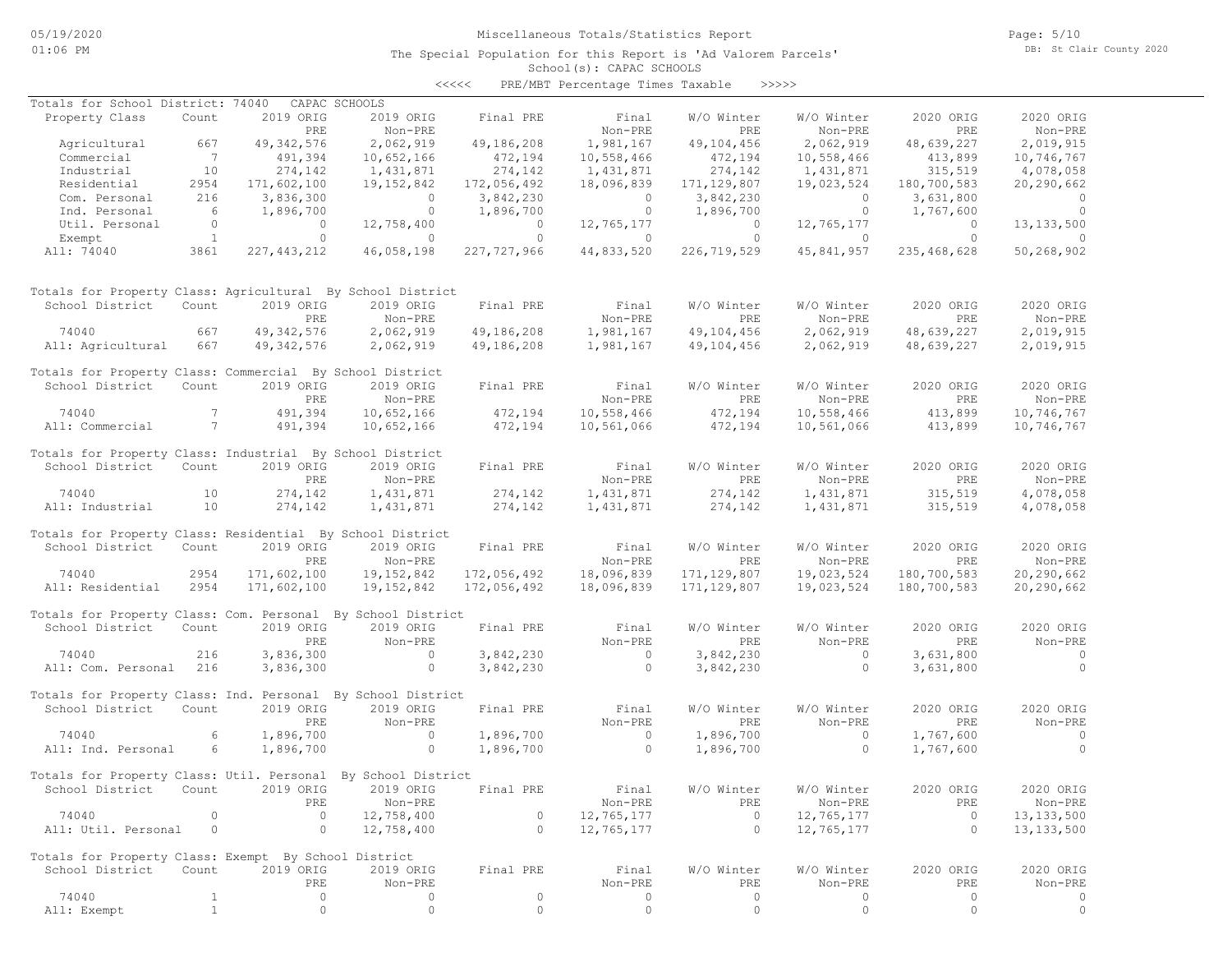05/19/2020 01:06 PM

# Miscellaneous Totals/Statistics Report

The Special Population for this Report is 'Ad Valorem Parcels'

Page: 6/10 DB: St Clair County 2020

School(s): CAPAC SCHOOLS

<<<<< PRE/MBT Percentage Times Taxable >>>>>

| Totals          | Count | 2019 ORIG<br>PRE | 2019 ORIG<br>Non-PRE | Final PRE   | Final<br>Non-PRE | W/O Winter<br>PRE | W/O Winter<br>Non-PRE | 2020 ORIG<br>PRE | 2020 ORIG<br>Non-PRE |
|-----------------|-------|------------------|----------------------|-------------|------------------|-------------------|-----------------------|------------------|----------------------|
| Real            | 3,638 | 221,710,212      | 33, 299, 798         | 221,989,036 | 32,070,943       | 220,980,599       | 33,079,380            | 230,069,228      | 37,135,402           |
| Personal        | 222   | 5,733,000        | 12,758,400           | 5,738,930   | 12,765,177       | 5,738,930         | 12,765,177            | 5,399,400        | 13, 133, 500         |
| Real & Personal | ,860  | 227,443,212      | 46,058,198           | 227,727,966 | 44,836,120       | 226,719,529       | 45,844,557            | 235,468,628      | 50,268,902           |
| Exempt          |       |                  |                      |             |                  |                   |                       |                  |                      |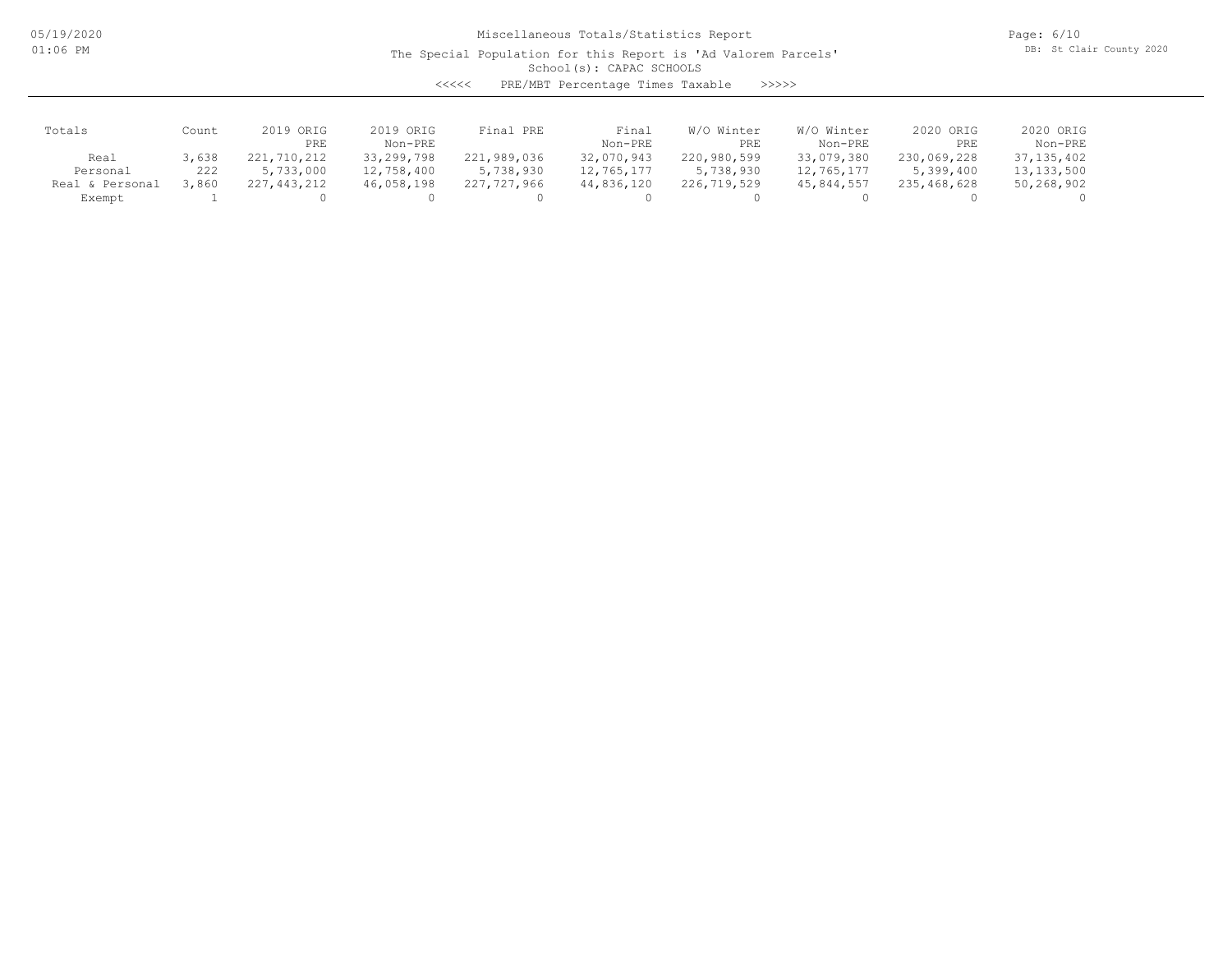\*\*\*\*\* DDA/LDFA Totals \*\*\*\*\*

|                  |       | Base      | Current   | Current   | Current   | Final     | Final       | Final     |
|------------------|-------|-----------|-----------|-----------|-----------|-----------|-------------|-----------|
| DDA/LDFA         | Count | Value     | Assessed  | Taxable   | Captured  | Assessed  | Taxable     | Captured  |
|                  |       |           | 829,000   | 679,468   |           | 624,100   | 497, 413    |           |
| TIFA DISTRICT #1 | 121   | 1,562,150 | 4,853,900 | 3,456,917 | .,894,667 | 4,516,500 | 3, 342, 374 | 1,780,124 |
| DDA DISTRICT     |       |           | 53,300    | 53,300    | 53,300    | 65,000    | 65,000      | 65,000    |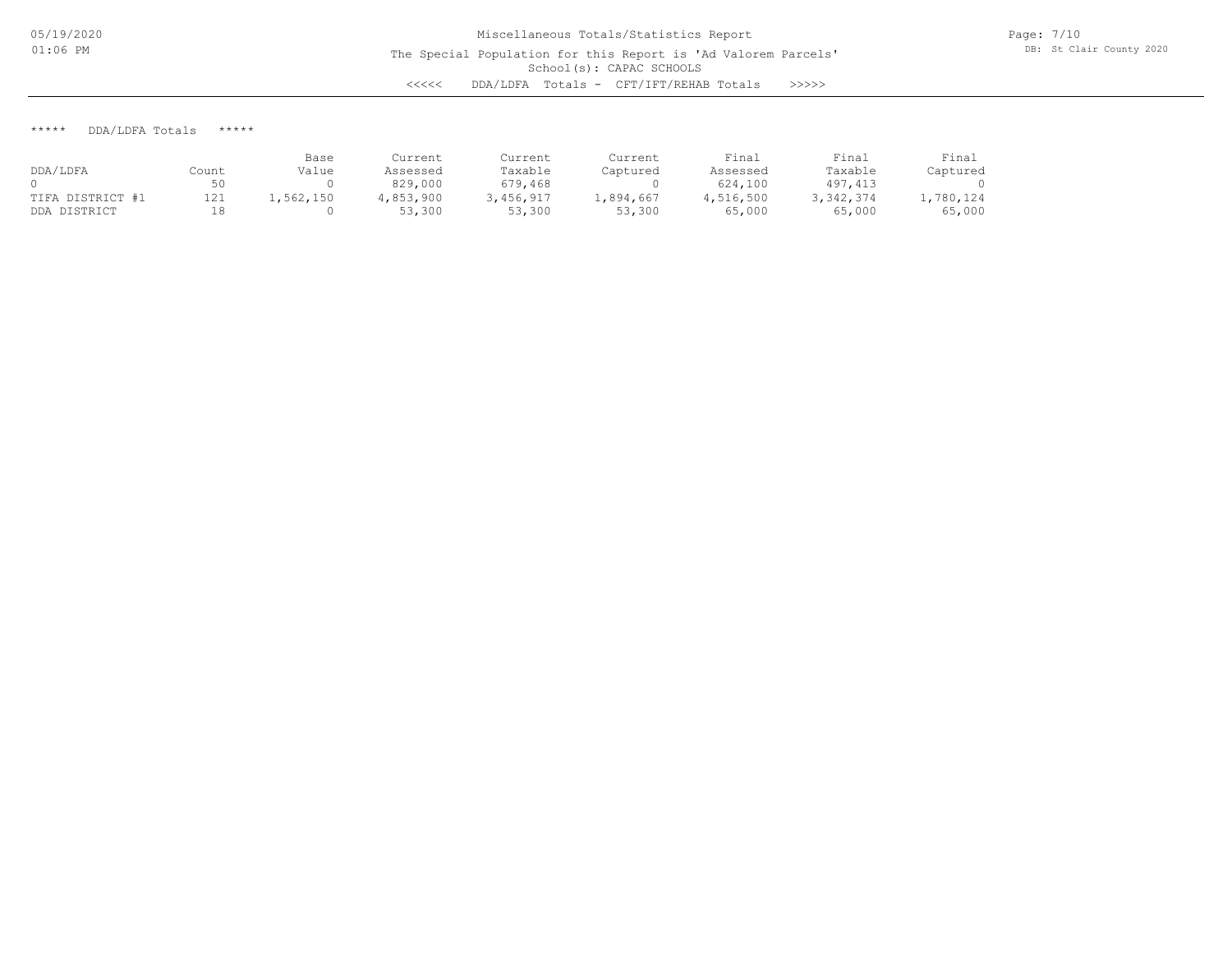05/19/2020 01:06 PM

The Special Population for this Report is 'Ad Valorem Parcels'

#### School(s): CAPAC SCHOOLS

| <<<< | Special Act Totals |  |  | >>>>> |
|------|--------------------|--|--|-------|
|------|--------------------|--|--|-------|

\*\*\*\*\* DDA/LDFA Totals \*\*\*\*\*

|                  |       | Base      | Current   | Current   | Current   | Final     | Final     | Final     |
|------------------|-------|-----------|-----------|-----------|-----------|-----------|-----------|-----------|
| DDA/LDFA         | Count | Value     | Assessed  | Taxable   | Captured  | Assessed  | Taxable   | Captured  |
|                  |       |           | 829,000   | 679,468   |           | 624,100   | 497, 413  |           |
| TIFA DISTRICT #1 | 121   | .,562,150 | 4,853,900 | 3,456,917 | 1,894,667 | 4,516,500 | 3,342,374 | 1,780,124 |
| DDA DISTRICT     |       |           | 53,300    | 53,300    | 53,300    | 65,000    | 65,000    | 65,000    |

#### \*\*\*\*\* Special Act Totals \*\*\*\*\*

|                                     |                 | Count | SEV Value | Taxable Value |
|-------------------------------------|-----------------|-------|-----------|---------------|
| PA 494/204 - Developmental Property | Real            |       | 50300     | 50300         |
| PA 494/204 - Developmental Property | Personal        |       |           |               |
| PA 494/204 - Developmental Property | Real & Personal |       | 50300     | 50300         |
| Land Bank (Not a Special Act)       | Real            |       |           |               |
| Land Bank (Not a Special Act)       | Personal        |       |           | $\Omega$      |
| Land Bank (Not a Special Act)       | Real & Personal |       |           | $\cap$        |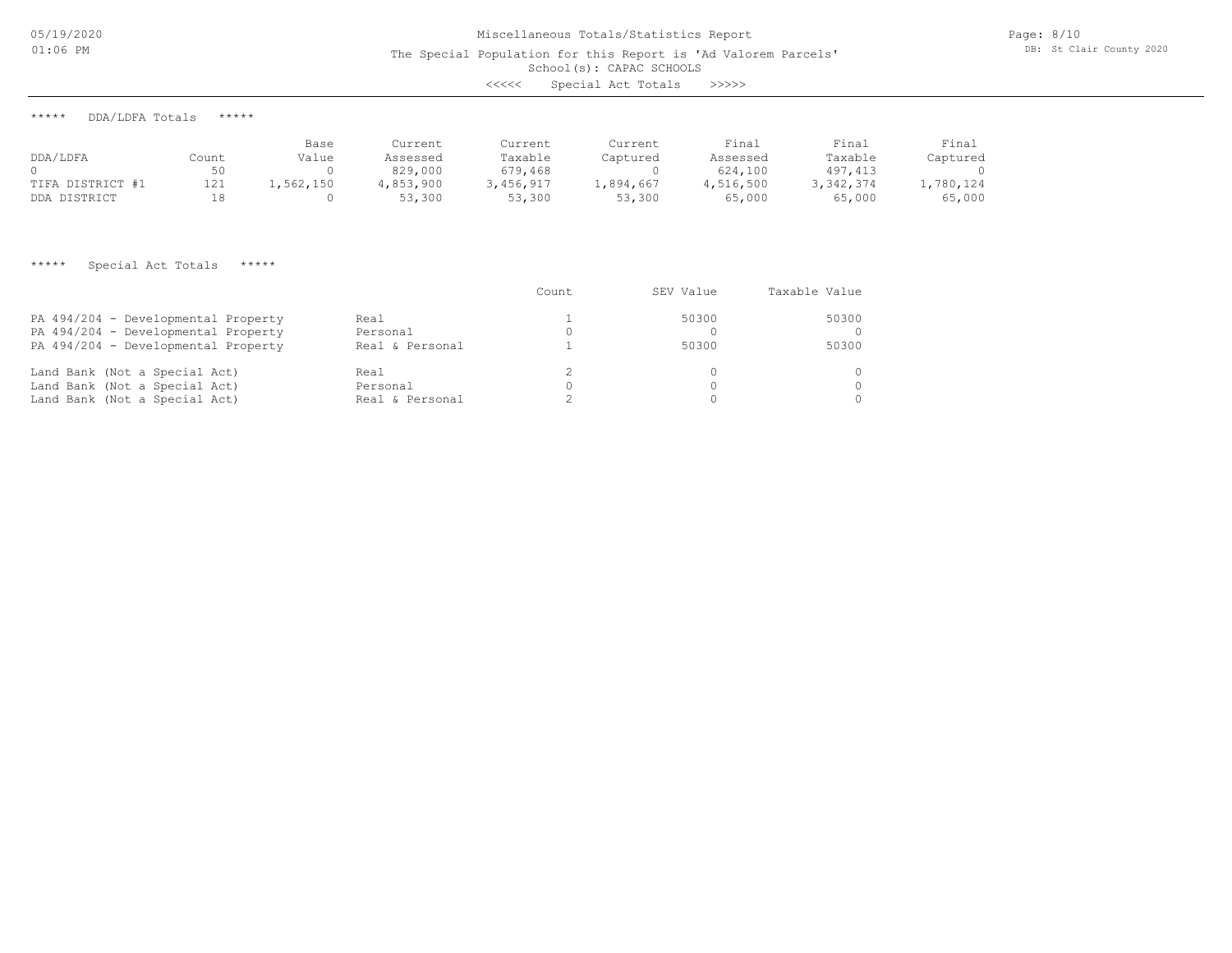<<<<< Top 20 Statistics >>>>>

| ***** Top 20 S.E.V.s<br>*****                                 |                      |            |                                     |  |            |                                                                                  |
|---------------------------------------------------------------|----------------------|------------|-------------------------------------|--|------------|----------------------------------------------------------------------------------|
| 27-999-0047-000                                               |                      |            | MID MICHIGAN GAS STORAGE CO         |  | Ş          | 3,698,300                                                                        |
| 40-034-1001-002                                               |                      |            | KEIHIN MICHIGAN MANUFACTRUING LLC   |  | \$         | 2,756,000                                                                        |
| 27-999-0025-001                                               | DTE ELECTRIC COMPANY |            |                                     |  | \$         | 2,245,600                                                                        |
| 19-999-0003-050                                               | DTE ELECTRIC COMPANY |            |                                     |  | \$         | 1,449,600                                                                        |
| 27-999-0048-001                                               |                      |            | MID MICHIGAN GAS STORAGE CO         |  | \$         | 1,374,700                                                                        |
| $26 - 020 - 1002 - 000$                                       |                      |            | KONING DONALD J TRUST               |  | \$         | 1,168,700                                                                        |
| 40-033-3003-001                                               |                      |            | LOVES TRAVEL STOPS & COUNTRY STORES |  | \$         | 1,118,700                                                                        |
| 40-999-0170-000                                               |                      |            | LOVE'S TRAVEL STOPS& COUNTRY        |  | \$         | 1,082,100                                                                        |
| $40 - 999 - 0025 - 000$                                       | DTE ELECTRIC COMPANY |            |                                     |  | \$         | 1,023,600                                                                        |
| 27-016-2004-001                                               |                      |            | MUSSEY MEADOWS GOLF LTD             |  | \$         | 967,300                                                                          |
| 29-999-0005-000                                               |                      |            | DETROIT EDISON COMPANY              |  | \$         | 919,000                                                                          |
| 09-999-0006-000                                               | DTE ELECTRIC COMP    |            |                                     |  | なさな        | 809,500                                                                          |
| 26-999-0009-000                                               |                      |            | MID MICHIGAN GAS STORAGE CO         |  |            | 743,500                                                                          |
| 27-028-1002-000                                               | PIRRONE-DEBLOUW DEV  |            |                                     |  |            | 684,800                                                                          |
| $40 - 750 - 0099 - 000$                                       |                      |            | SR HUNTERS CROSSING LLC             |  | \$         | 670,900                                                                          |
| 27-999-0086-000                                               | MILLER BROACH        |            |                                     |  |            | 650,000                                                                          |
| $26 - 999 - 0002 - 000$                                       | DTE ENERGY COMPANY   |            |                                     |  | \$         | 614,000                                                                          |
| $40 - 950 - 0050 - 000$                                       |                      |            | CAPAC STATE SAVINGS BANK            |  |            | 575,600                                                                          |
| $26 - 025 - 4001 - 000$                                       | DELIA JESSE/KAREN    |            |                                     |  | \$         | 574,800                                                                          |
| 26-034-1001-000                                               |                      |            | BRYANT LAND DEVELOPMENT LLC         |  | Ś          | 553,100                                                                          |
|                                                               |                      |            |                                     |  |            |                                                                                  |
| ***** Top 20 Taxable Values                                   | *****                |            |                                     |  |            |                                                                                  |
| 27-999-0047-000                                               |                      |            | MID MICHIGAN GAS STORAGE CO         |  | \$         | 3,698,300                                                                        |
| 40-034-1001-002                                               |                      |            | KEIHIN MICHIGAN MANUFACTRUING LLC   |  | \$         | 2,756,000                                                                        |
| 27-999-0025-001                                               | DTE ELECTRIC COMPANY |            |                                     |  | \$         | 2,245,600                                                                        |
| 19-999-0003-050                                               | DTE ELECTRIC COMPANY |            |                                     |  | \$         | 1,449,600                                                                        |
| 27-999-0048-001                                               |                      |            | MID MICHIGAN GAS STORAGE CO         |  | \$         | 1,374,700                                                                        |
| 40-033-3003-001                                               |                      |            | LOVES TRAVEL STOPS & COUNTRY STORES |  | \$         | 1,118,700                                                                        |
| 40-999-0170-000                                               |                      |            | LOVE'S TRAVEL STOPS& COUNTRY        |  | \$         | 1,082,100                                                                        |
| 40-999-0025-000                                               | DTE ELECTRIC COMPANY |            |                                     |  | \$         | 1,023,600                                                                        |
| 29-999-0005-000                                               |                      |            | DETROIT EDISON COMPANY              |  | \$         | 919,000                                                                          |
| $09 - 999 - 0006 - 000$                                       | DTE ELECTRIC COMP    |            |                                     |  | なさな        | 809,500                                                                          |
| 26-999-0009-000                                               |                      |            | MID MICHIGAN GAS STORAGE CO         |  |            | 743,500                                                                          |
| 26-020-1002-000                                               | KONING DONALD J      |            | TRUST                               |  |            | 669,691                                                                          |
| 27-999-0086-000                                               | MILLER BROACH        |            |                                     |  |            | 650,000                                                                          |
| $40 - 750 - 0099 - 000$                                       |                      |            | SR HUNTERS CROSSING LLC             |  |            | 635,478                                                                          |
| 27-016-2004-001                                               |                      |            | MUSSEY MEADOWS GOLF LTD             |  | \$\$\$\$\$ | 617,913                                                                          |
| 26-999-0002-000                                               | DTE ENERGY COMPANY   |            |                                     |  |            | 614,000                                                                          |
| 27-028-1002-000                                               | PIRRONE-DEBLOUW DEV  |            |                                     |  | \$         | 613,914                                                                          |
| $40 - 950 - 0050 - 000$                                       | FOUR FUN INC         |            | CAPAC STATE SAVINGS BANK            |  | \$         | 498,872                                                                          |
| 19-029-1010-000<br>27-023-4001-100                            |                      |            | JKM PROPERTY MANAGEMENT LLC         |  | \$         | 480,764<br>437,600                                                               |
|                                                               |                      |            |                                     |  |            |                                                                                  |
|                                                               |                      | *****      |                                     |  |            |                                                                                  |
| Top 20 Owners by Taxable Value<br>*****                       |                      |            |                                     |  |            |                                                                                  |
| MID MICHIGAN GAS STORAGE CO                                   |                      | has<br>has |                                     |  |            | 5,816,500 Taxable Value in 3 Parcel(s)                                           |
| DTE ELECTRIC COMPANY                                          |                      |            |                                     |  |            | 4,718,800 Taxable Value in 3 Parcel(s)                                           |
| KEIHIN MICHIGAN MANUFACTRUING LLC<br>KONING DONALD J<br>TRUST |                      | has<br>has |                                     |  |            | 2,756,000 Taxable Value in 1 Parcel(s)<br>1,154,454 Taxable Value in 7 Parcel(s) |
| LOVES TRAVEL STOPS & COUNTRY STORES has                       |                      |            |                                     |  |            | 1,118,700 Taxable Value in 3 Parcel(s)                                           |
| LOVE'S TRAVEL STOPS& COUNTRY                                  |                      | has        |                                     |  |            | 1,082,100 Taxable Value in 1 Parcel(s)                                           |
| DETROIT EDISON COMPANY                                        |                      | has        |                                     |  |            | 919,000 Taxable Value in 1 Parcel(s)                                             |
| SR HUNTERS CROSSING LLC                                       |                      | has        |                                     |  |            | 836,829 Taxable Value in 5 Parcel(s)                                             |
| DTE ELECTRIC COMP                                             |                      | has        |                                     |  |            | 809,500 Taxable Value in 1 Parcel(s)                                             |
| STUEVER ALFRED C, STUEVER DORIS E                             |                      | has        |                                     |  |            | 655,866 Taxable Value in 7 Parcel(s)                                             |
| MILLER BROACH                                                 |                      | has        |                                     |  |            | 650,000 Taxable Value in 1 Parcel(s)                                             |
| TOSCH RAY/BARBARA TRUST                                       |                      | has        |                                     |  |            | 640,422 Taxable Value in 11 Parcel(s)                                            |
| CONSUMERS POWER                                               |                      | has        |                                     |  |            | 637,400 Taxable Value in 2 Parcel(s)                                             |
|                                                               |                      |            |                                     |  |            |                                                                                  |